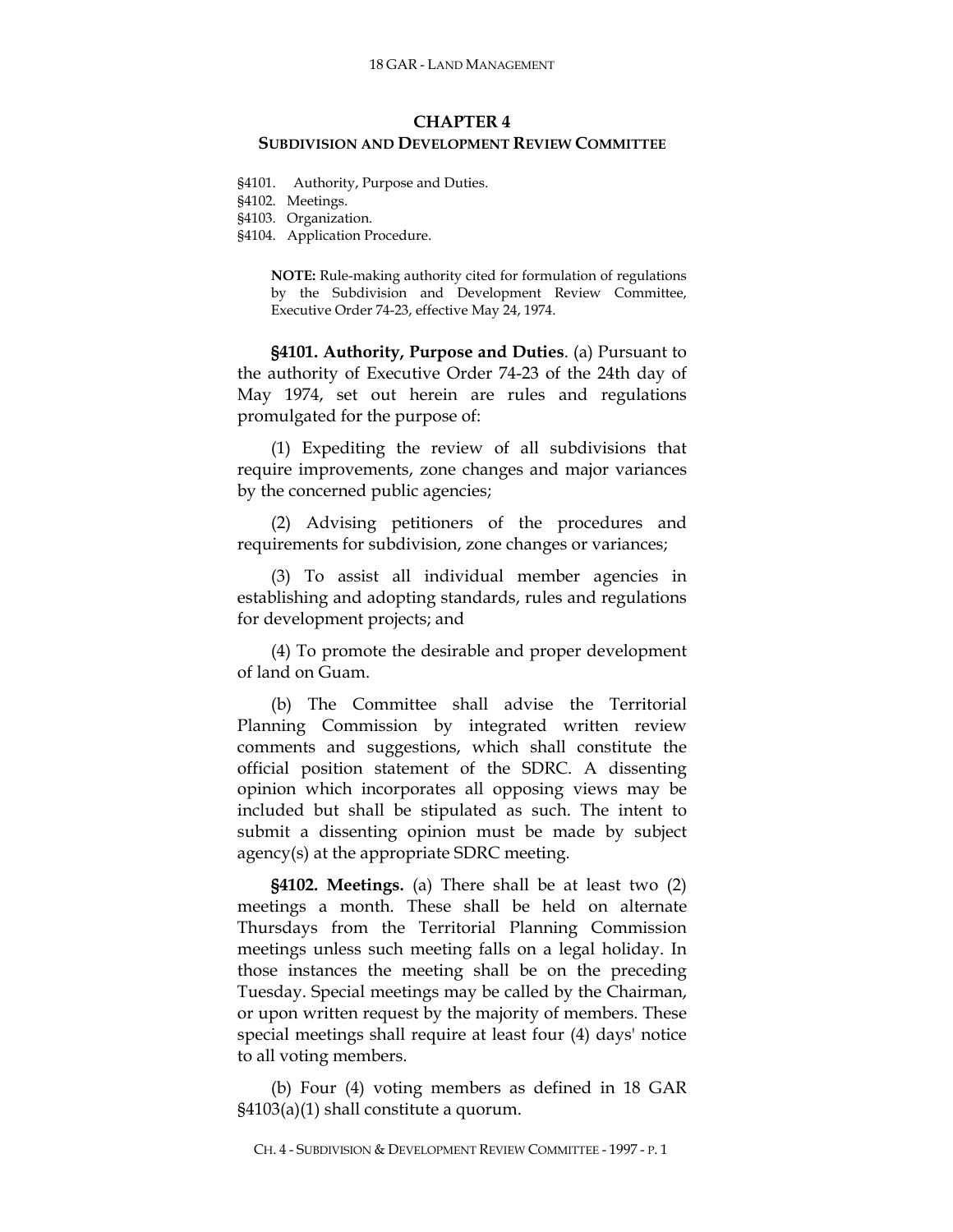(c) The Committee reserves the right to conduct Executive Sessions at which attendance shall be limited to the recording secretary and those members specified in 18 GAR §§4103(a)(1) and 12302(a)(2).

(d) Review comments and recommendations evolved during the Executive Sessions must be determined on information presented during the public meeting.

**§4103. Organization.** (a) Membership Shall be Divided Into These Categories:

(1) Voting members are defined in Executive Order No. 74-23. Alternate voting members shall be permissible when designated in writing by the respective members' agency, director or head executive officer.

(2) Ex Officio Members shall be designated by majority vote of the SDRC. Such members shall be informed of meeting times, agendas and applicant information.

(3) An Administrative Officer shall be chosen by the Committee. He or she shall be an Ex Officio Member.

## (b) **Absence of Members**:

(1) Voting members or their alternates who are absent shall have such absence reported to the appropriate Director and the Governor by the Chairman.

(2) Ex Officio Members who are absent without written notification to the Chairman more than three (3) meetings in one (1) calendar year shall not be sent information regarding meetings.

# (c) **Voting**:

(1) Motions can be made by any voting member. A motion that is seconded by a voting member must be acted upon.

(2) Motions shall be passed by a majority vote of those voting members present.

## (d) **Officers and Supporting Staff**:

(1) The Chairman shall call all meetings to order, oversee the application procedure and transmit all comments and recommendations to the Territorial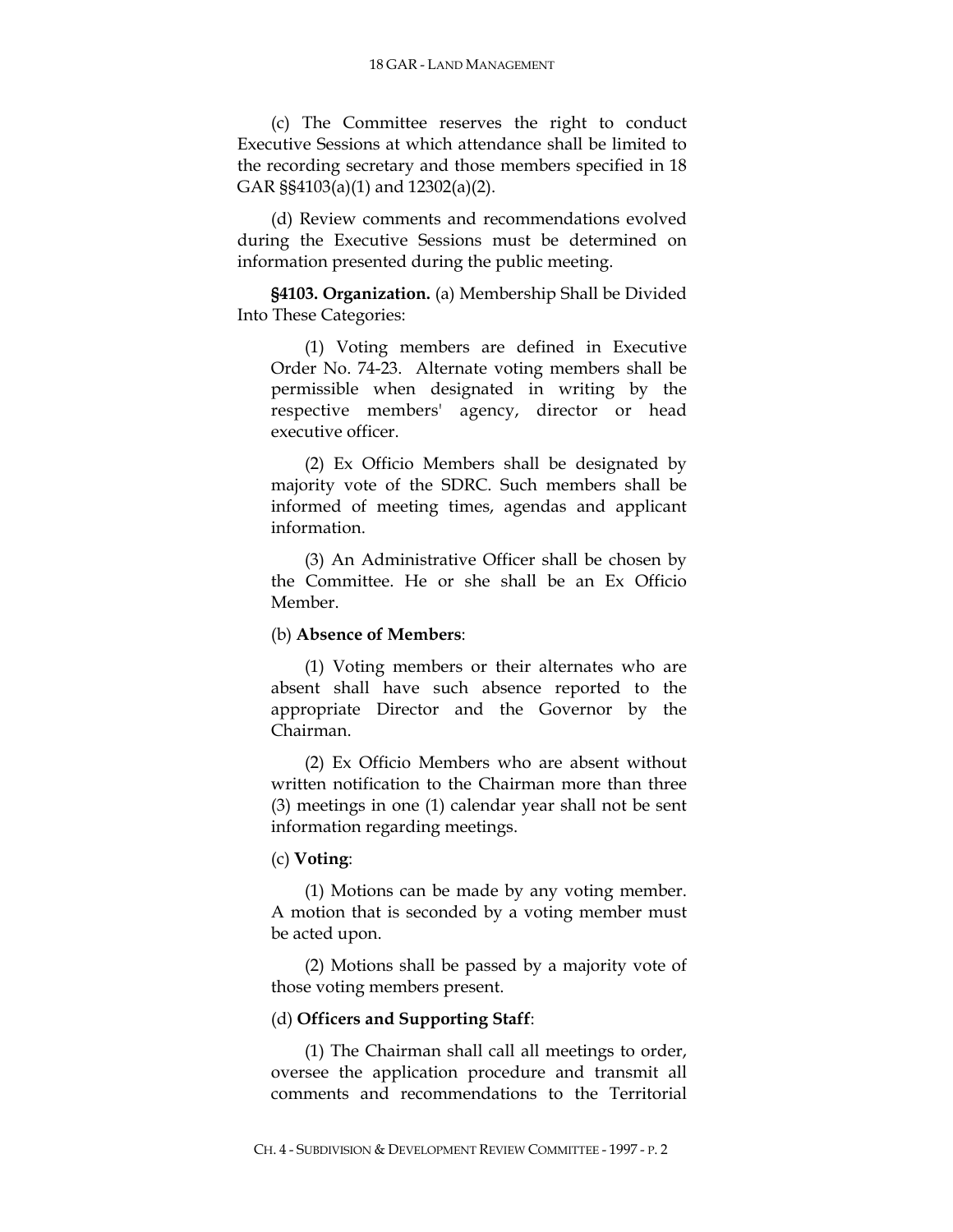Planning Commission as described in 21 GCA §60401. Any Acting Territorial Planner shall automatically become Acting Chairman of this Committee.

(2) **Vice Chairman.** The Vice Chairman shall be elected by a majority of voting members. He shall serve as Chairman in absence of the Chairman.

(3) **Administrative Officer**. The Administrative Officer shall: implement the intent of Executive Order 74-23; retain project file by lot number and municipality; develop and revise as needed a planning information sheet which lists needed facts for review; develop and revise as needed the flow charts for processing; receive the completed applications from the Territorial Planner; review applications; may request meetings with the petitioner; distribute packets of applications to members at the SDRC meeting; and, prepare and write the final SDRC position statements.

(4) **Recording Secretary**. The Recording Secretary shall take minutes and maintain official records of all meetings under the supervision of the Chairman.